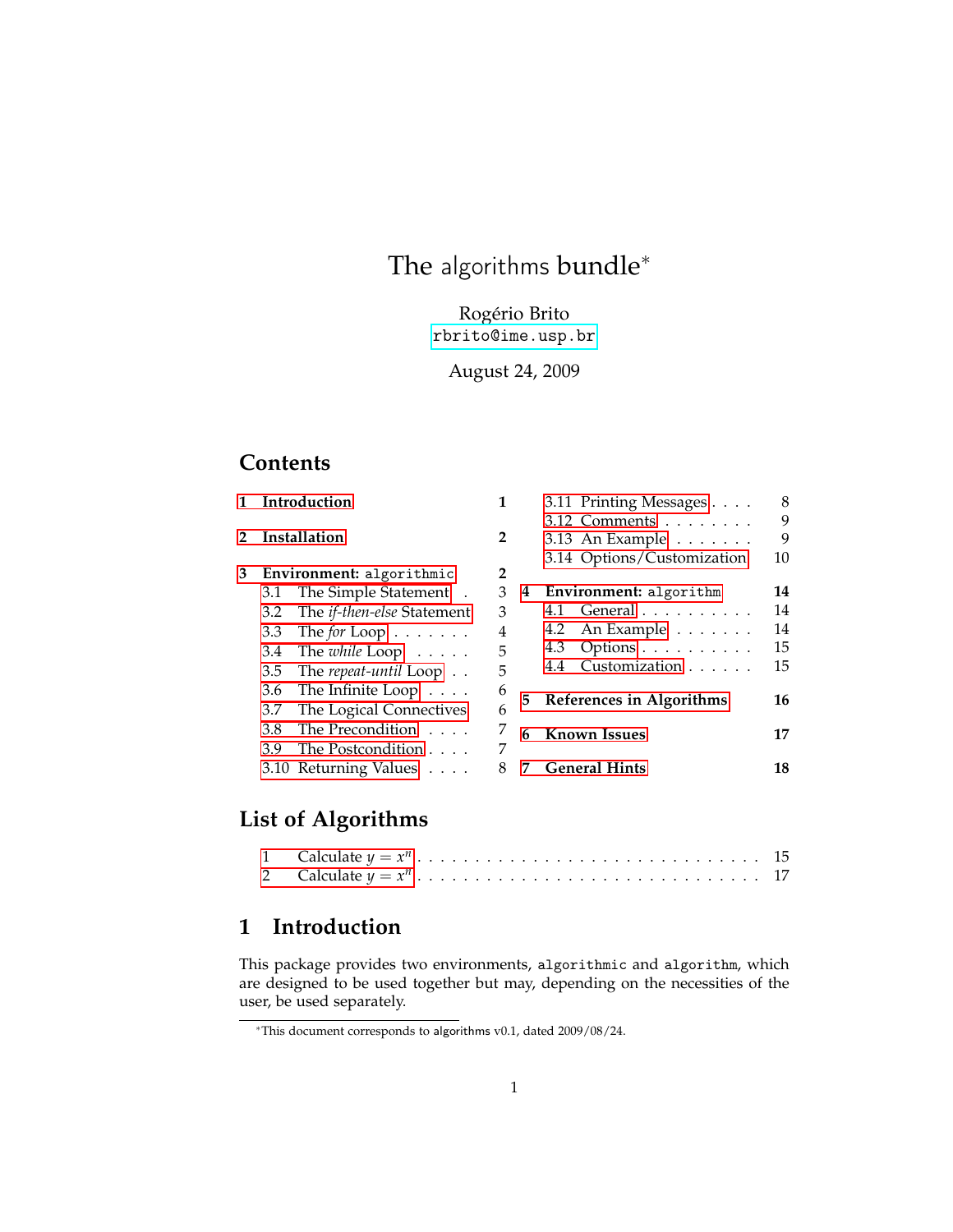The algorithmic environment provides an environment for describing algorithms and the algorithm environment provides a "float" wrapper for algorithms (implemented using algorithmic or some other method at the users's option). The reason for two environments being provided is to allow the user maximum flexibility.

This work may be distributed and/or modified under the conditions of the GNU Lesser General Public License, either version 2 of the License, or (at your option) any later version, as published by the Free Software Foundation. See the file COPYING included in this package for further details.

Currently, this package consists of the following files:

- algorithms.ins: the driver file
- algorithms.dtx: the source file
- COPYING: the license file
- README: remarks about the package
- THANKS: mentions of thanks for contributors to the package

Starting with with the 2009-08-24 release, the package is now versioned and this document corresponds to version v0.1.

If you use this package, the author would kindly appreciate if you mentioned it in your documents, so as to let the package be better known and have more contributors, to make it better for the community itself. This is *not* required by the license: it's just a friendly request.

## <span id="page-1-0"></span>**2 Installation**

The installation procedure of algorithms follows the usual practice of packages shipped with a pair of .ins/.dtx—simply type the comand:

latex algorithms.ins

and the .sty files will be generated. Copy them to a place that is referenced by your LATEX distribution. To generate the documentation, type:

latex algorithms.dtx

## <span id="page-1-1"></span>**3 The** algorithmic **Environment**

Within an algorithmic a number of commands for typesetting popular algorithmic constructs are available. In general, the commands provided can be arbitrarily nested to describe quite complex algorithms. An optional argument to the \begin{algorithmic} statement can be used to turn on line numbering by giving a positive integer indicating the required frequency of line numbering. For example, \begin{algorithmic}[5] would cause every fifth line to be numbered.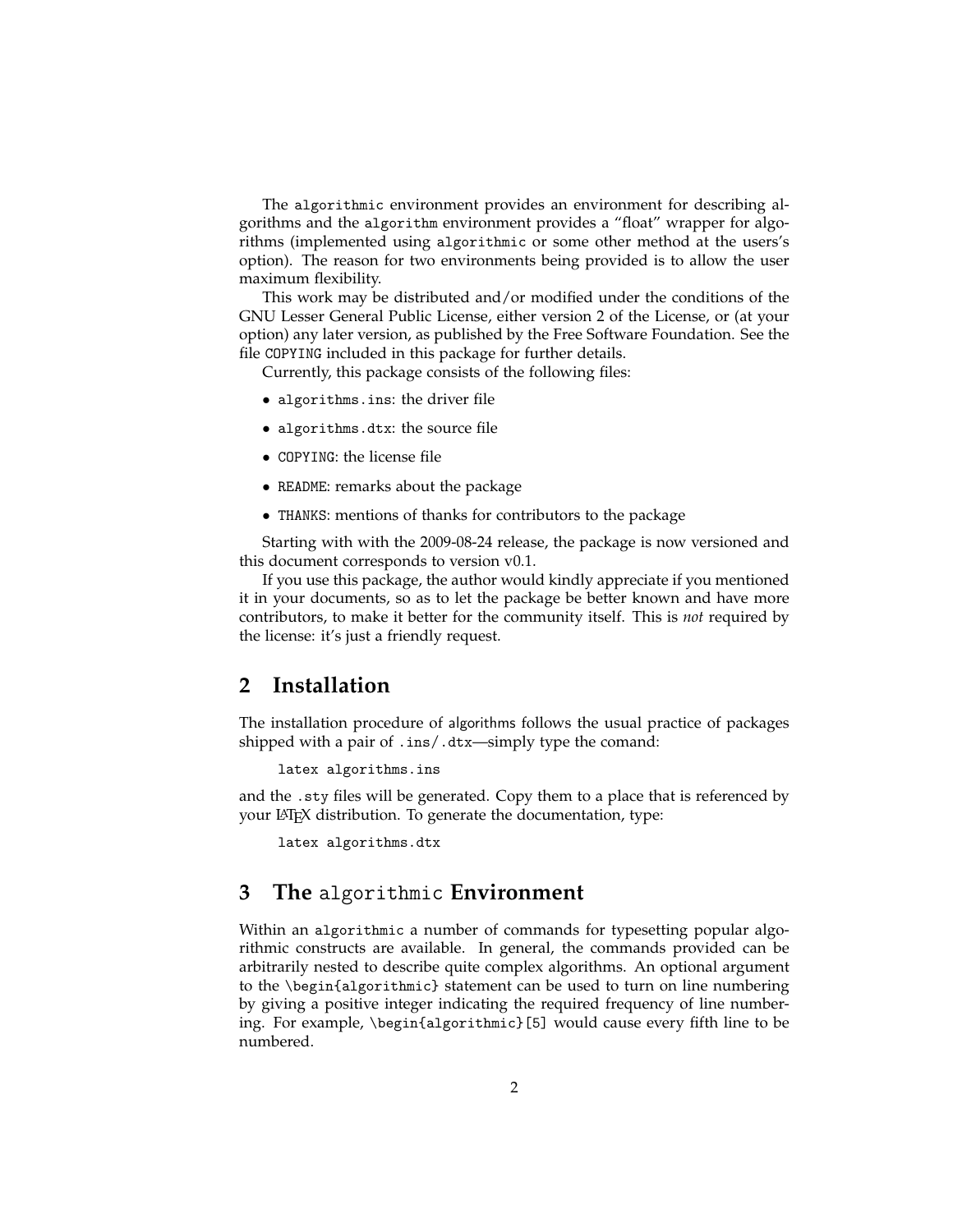#### <span id="page-2-0"></span>**3.1 The Simple Statement**

The simple statement takes the form

```
\STATE <text>
```
and is used for simple statements. For example,

```
\begin{algorithmic}
  \STATE $S \leftarrow 0$
\end{algorithmic}
```
would produce

 $S \leftarrow 0$ 

With line numbering selected for every line, using,

```
\begin{algorithmic}[1]
  \STATE $S \leftarrow 0$
\end{algorithmic}
```
we would get

1:  $S \leftarrow 0$ 

**Warning** *For users of earlier versions of* algorithmic *this construct is a cause of an incompatibility. In the earlier version, instead of starting simple statements with the* \STATE *command, simple statements were entered as free text and terminated with* \\ *command. Unfortunately, this simpler method failed to survive the modifications necessary for statement numbering. However, the* \\ *command can still be used to force a line break within a simple statement.*

#### <span id="page-2-1"></span>**3.2 The** *if-then-else* **Statement**

The *if-then-else* construct takes the forms:

```
\IF{<condition>} <text> \ENDIF
\IF{<condition>} <text1> \ELSE <text2> \ENDIF
\IF{<condition1>} <text1> \ELSIF{<condition2>} <text2> \ELSE <text3> \ENDIF
```
In the third of these forms there is no limit placed on the number of \ELSIF{<condition>} that may be used. For example,

```
\begin{algorithmic}
\IF{some condition is true}
\STATE do some processing
\ELSIF{some other condition is true}
\STATE do some different processing
\ELSIF{some even more bizarre condition is met}
```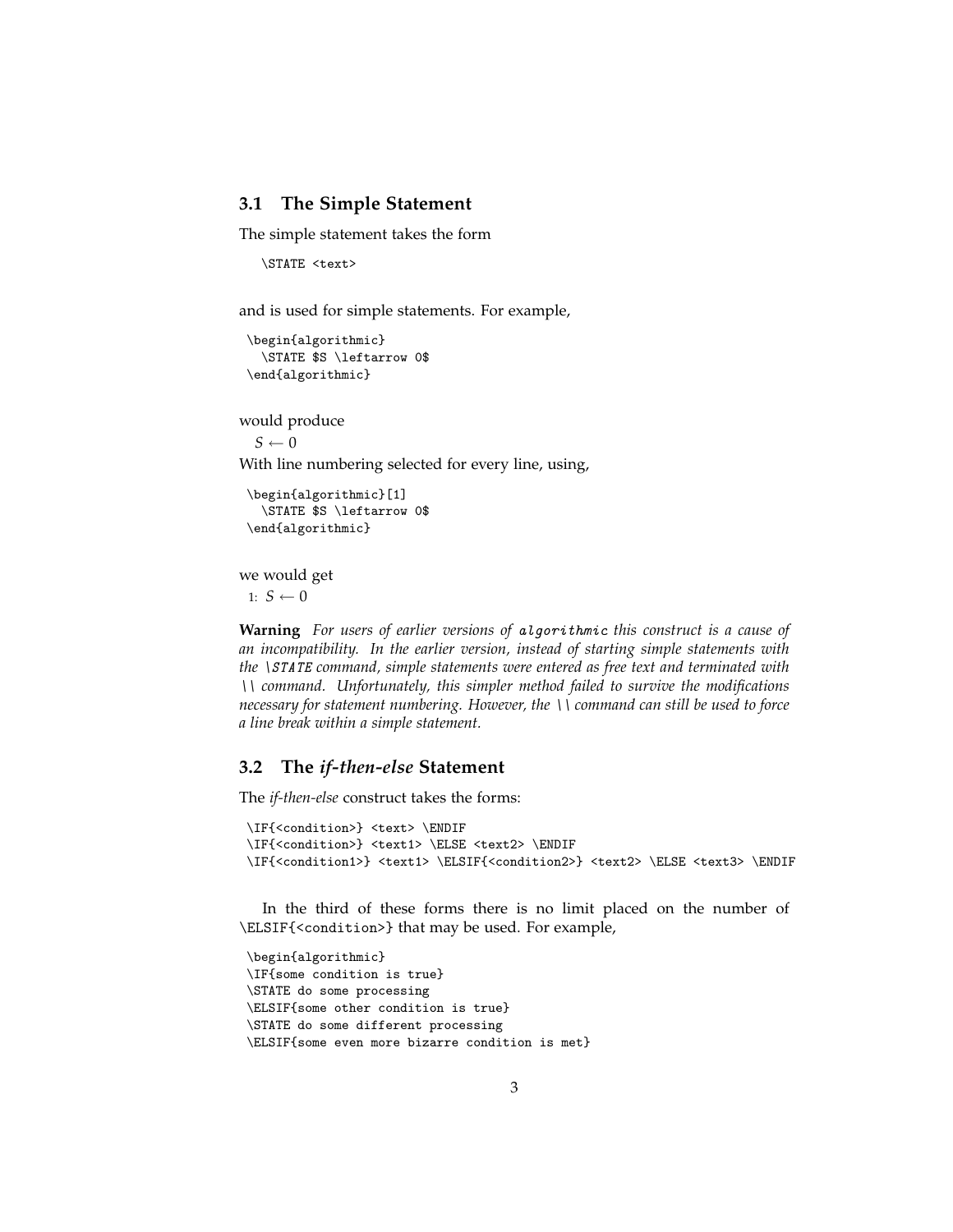```
\STATE do something else
\ELSE
\STATE do the default actions
\ENDIF
\end{algorithmic}
```
would produce

```
if some condition is true then
  do some processing
else if some other condition is true then
  do some different processing
else if some even more bizarre condition is met then
  do something else
else
  do the default actions
end if
```
with appropriate indentations.

## <span id="page-3-0"></span>**3.3 The** *for* **Loop**

The *for* loop takes two forms. Namely:

```
\FOR{<condition>} <text> \ENDFOR
\FORALL{<condition>} <text> \ENDFOR
```
For example,

```
\begin{algorithmic}
\FOR{$i=0$ to $10$}
\STATE carry out some processing
\ENDFOR
\end{algorithmic}
```
produces

```
for i = 0 to 10 do
  carry out some processing
end for
```
and

```
\begin{algorithmic}[1]
\FORALL{$i$ such that $0\leq i\leq 10$}
\STATE carry out some processing
\ENDFOR
\end{algorithmic}
```
produces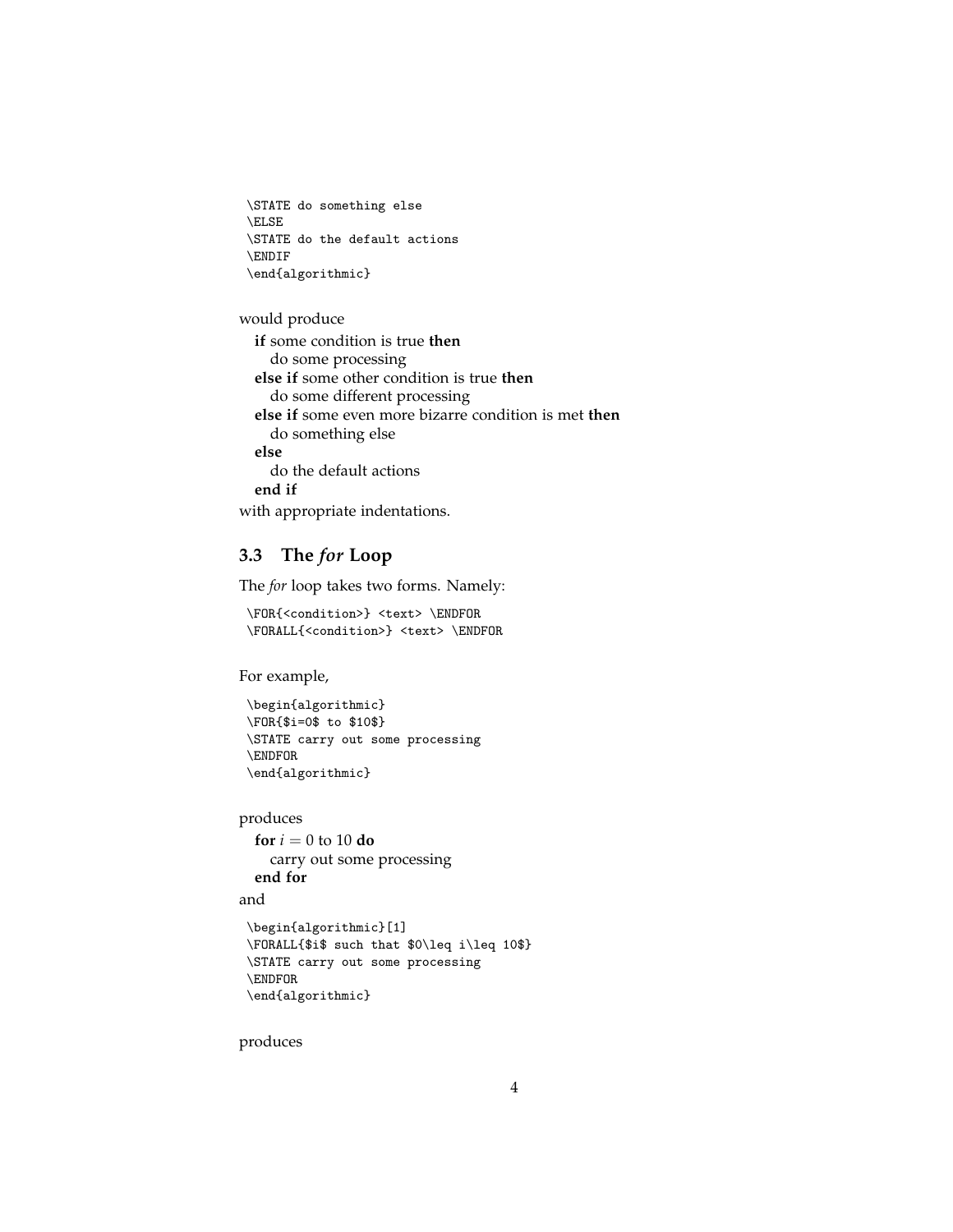1: **for all** *i* such that  $0 \le i \le 10$  **do** 2: carry out some processing 3: **end for**

#### **3.3.1 The** *to* **Connective**

As may be clear from the usage of loops above, we usually want to specify ranges over which a variable will assume values. To help make this typographically distinct, the algorithmic package now supports the **to** connective, which can be used like:

```
\begin{algorithmic}
\FOR{$i=0$ \TO $10$}
\STATE carry out some processing
\ENDFOR
\end{algorithmic}
```

```
to produce the output
```

```
for i = 0 to 10 do
  carry out some processing
end for
```
#### <span id="page-4-0"></span>**3.4 The** *while* **Loop**

The *while* loop takes the form

```
\WHILE{<condition>} <text> \ENDWHILE
```
For example,

```
\begin{algorithmic}
\WHILE{some condition holds}
\STATE carry out some processing
\ENDWHILE
\end{algorithmic}
```
produces

**while** some condition holds **do** carry out some processing **end while**

## <span id="page-4-1"></span>**3.5 The** *repeat-until* **Loop**

The *repeat-until* loop takes the form.

```
\REPEAT <text> \UNTIL{<condition>}
```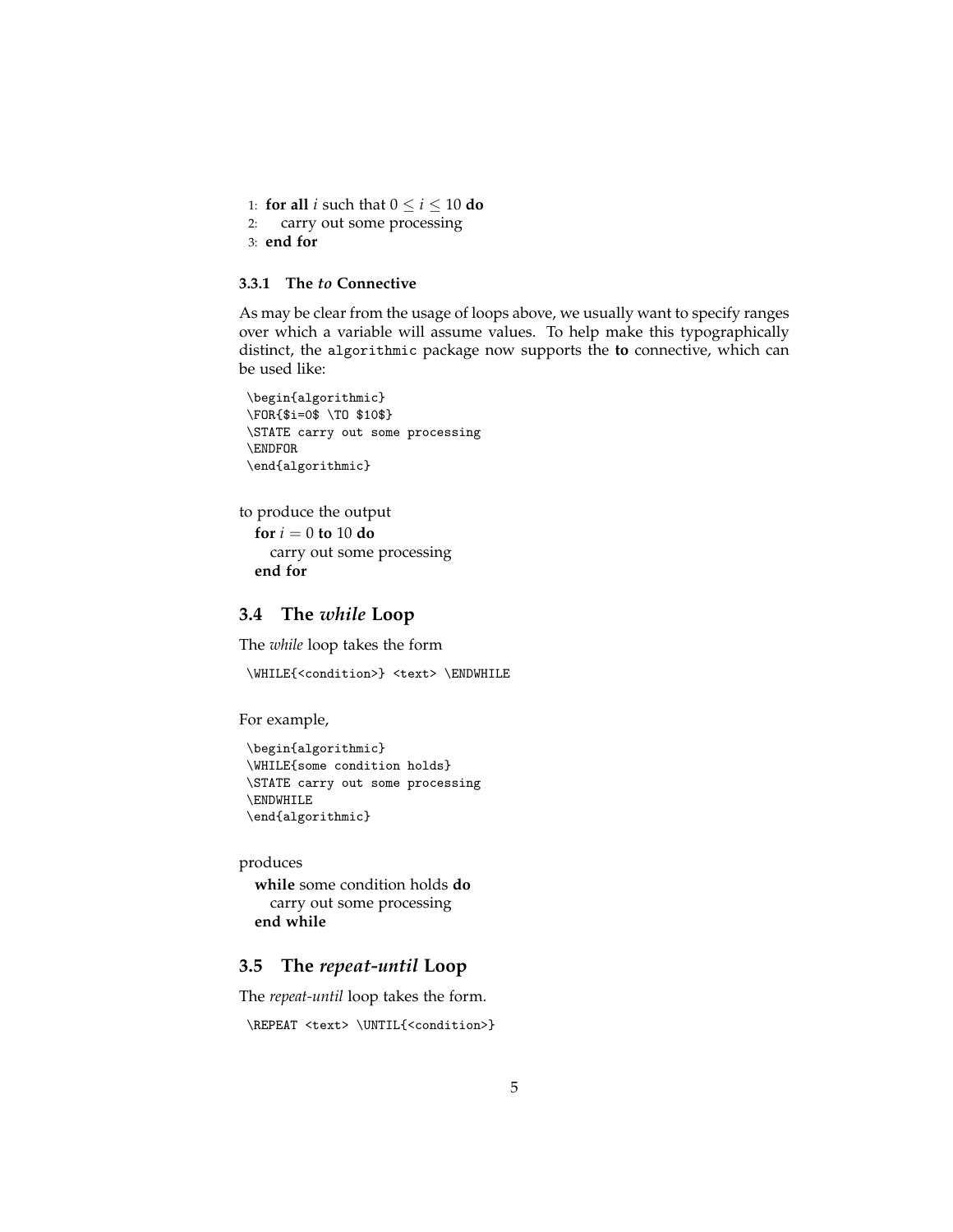For example,

```
\begin{algorithmic}
\REPEAT
\STATE carry out some processing
\UNTIL{some condition is met}
\end{algorithmic}
```
produces

**repeat** carry out some processing **until** some condition is met

### <span id="page-5-0"></span>**3.6 The Infinite Loop**

The infinite loop takes the form.

\LOOP <text> \ENDLOOP

For example,

```
\begin{algorithmic}
\LOOP
\STATE this processing will be repeated forever
\ENDLOOP
\end{algorithmic}
```
#### produces

```
loop
  this processing will be repeated forever
end loop
```
## <span id="page-5-1"></span>**3.7 The Logical Connectives**

The connectives **and**, **or**, **xor** and **not** can be used in boolean expressions in the familiar, expected way:

```
<expression> \AND <expression>
<expression> \OR <expression>
<expression> \XOR <expression>
\NOT <expression>
```
according to their arity.<sup>[1](#page-5-2)</sup> For example,

```
\begin{algorithmic}
```
<span id="page-5-2"></span> $1$ But there is nothing that prevents the user from violating the arity, from a syntatic point of view.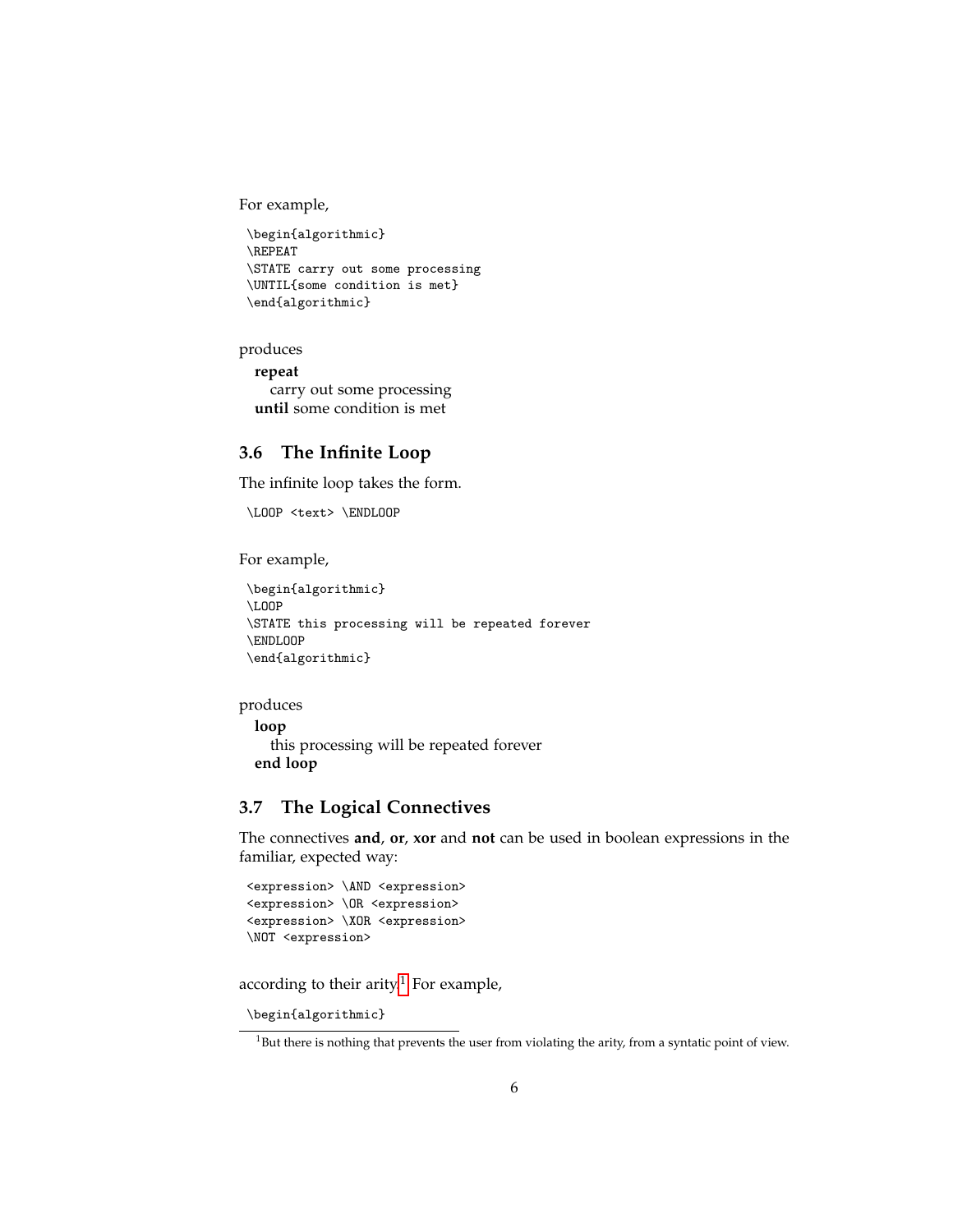```
\IF{\NOT ($year \bmod 400$ \XOR $year \bmod 100$ \XOR $year \bmod 4$)}
\STATE $year$ does not represent a leap year.
\ENDIF
\end{algorithmic}
```
#### produces

```
if not (year mod 400 xor year mod 100 xor year mod 4) then
  year does not represent a leap year.
end if
```
#### <span id="page-6-0"></span>**3.8 The Precondition**

The precondition (that must be met if an algorithm is to correctly execute) takes the form:

\REQUIRE <text>

For example,

```
\begin{algorithmic}
\REQUIRE $x \neq 0$ and $n \geq 0$
\end{algorithmic}
```
produces **Require:**  $x \neq 0$  and  $n \geq 0$ 

#### <span id="page-6-1"></span>**3.9 The Postcondition**

The postcondition (that must be met after an algorithm has correctly executed) takes the form:

\ENSURE <text>

For example,

```
\begin{algorithmic}
\ENSURE $x \neq 0$ and $n \geq 0$
\end{algorithmic}
```
produces **Ensure:**  $x \neq 0$  and  $n \geq 0$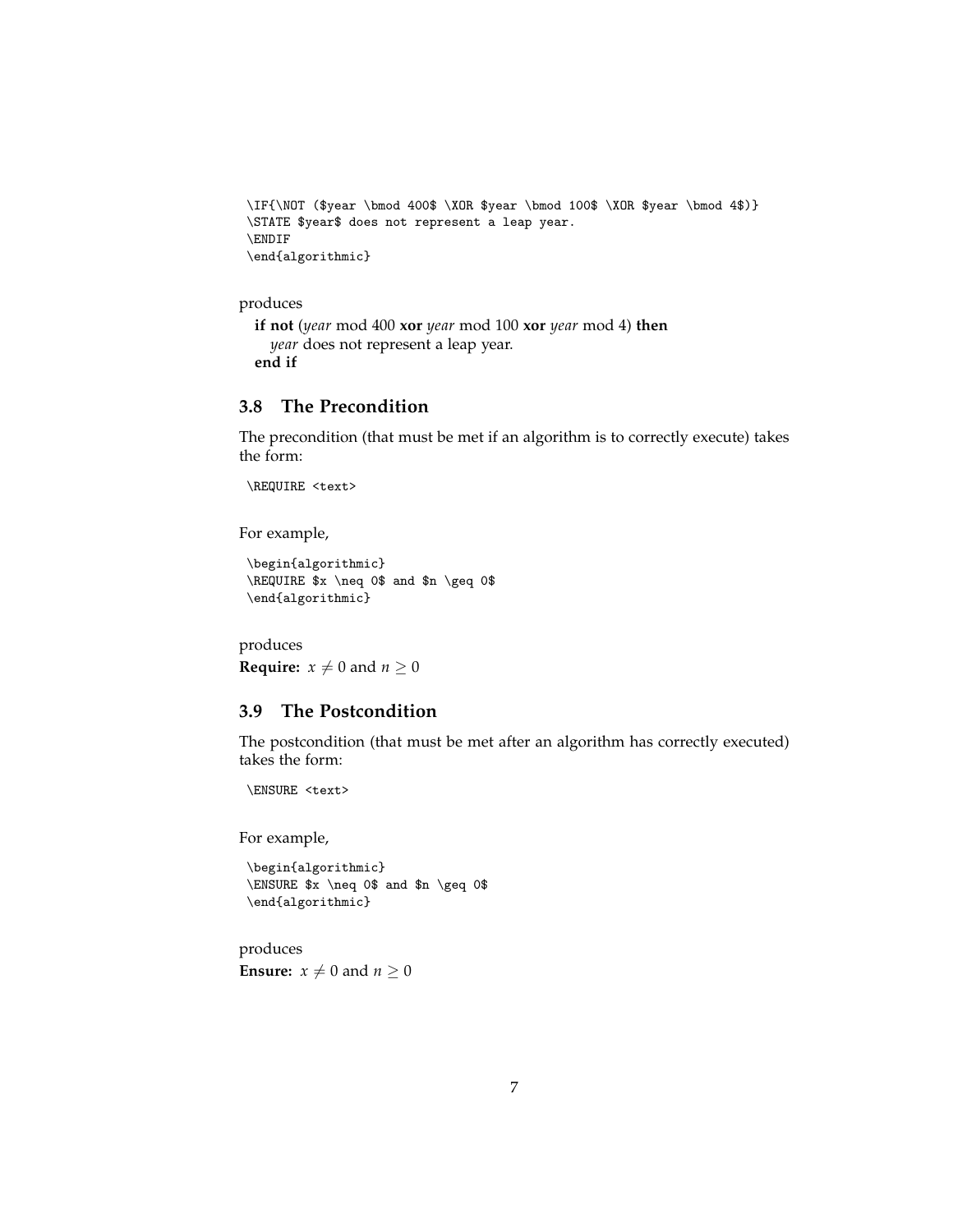#### <span id="page-7-0"></span>**3.10 Returning Values**

The algorithmic environment offers a special statement for explicitly returning values in algorithms. It has the syntax:

\RETURN <text>

For example,

\begin{algorithmic}  $\kappa \$  $(x+y)/2$ \$ \end{algorithmic}

produces

**return**  $(x + y)/2$ 

#### **3.10.1 The "true" and "false" Values**

Since many algorithms have the necessity of returning *true* or *false* values, algorithms, starting with version 2006-06-02, includes the keywords \TRUE and \FALSE, which are intented to print the values in a standard fashion, like the following snippet of an algorithm to decide if an integer *n* is even or odd:

```
\begin{algorithmic}
  \IF{$n$ is odd}
     \RETURN \TRUE
  \ELSE
     \RETURN \FALSE
  \ENDIF
\end{algorithmic}
```
The code above produces the following output:

**if** *n* is odd **then return true else return false end if**

#### <span id="page-7-1"></span>**3.11 Printing Messages**

Another feature of the algorithmic environment is that it currently provides a standard way of printing values (which is an operation used enough to merit its own keyword). It has the syntax:

```
\PRINT <text>
```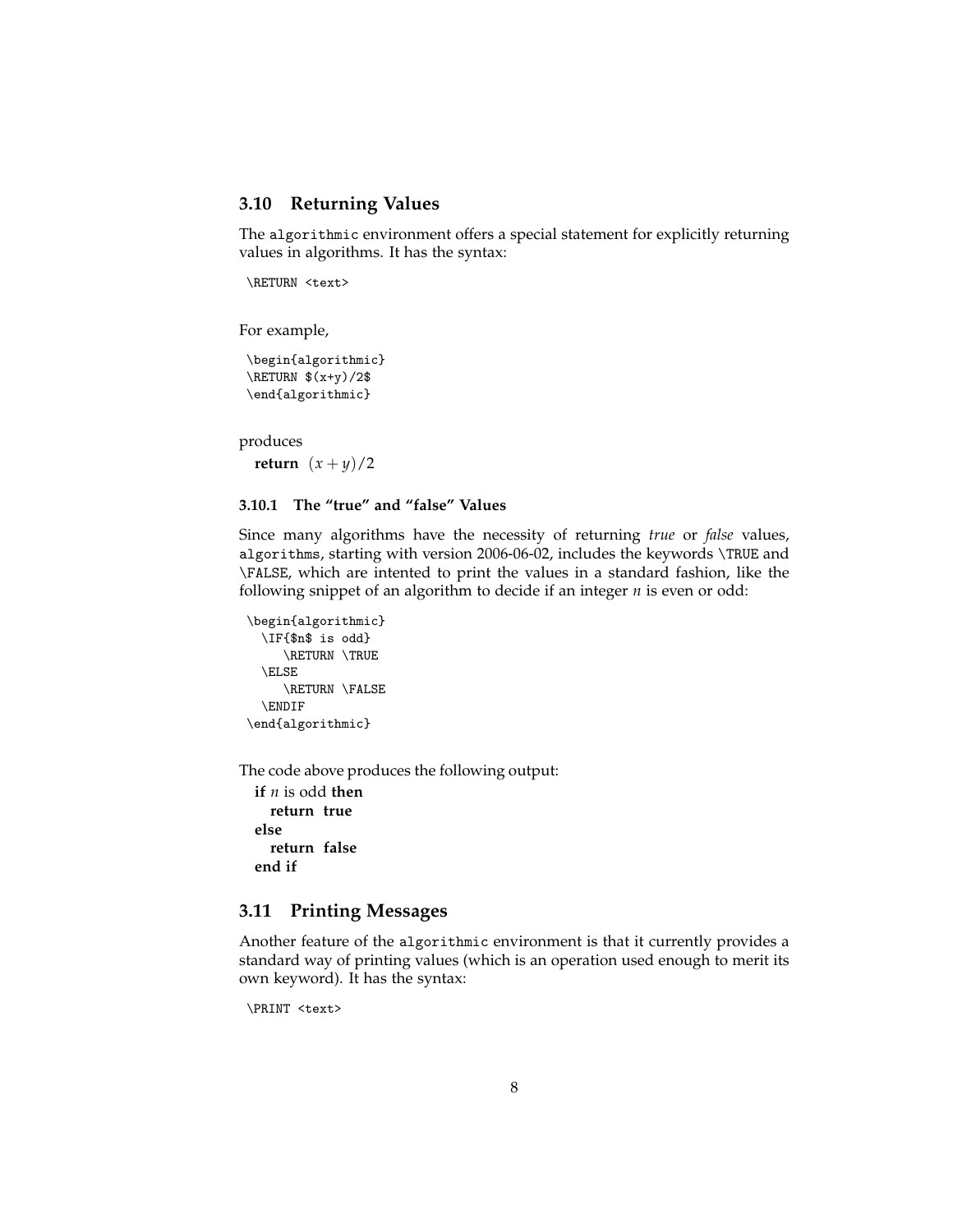For example,

```
\begin{algorithmic}
\PRINT \texttt{''Hello, World!''}
\end{algorithmic}
```

```
produces
 print "Hello, World!"
```
#### <span id="page-8-0"></span>**3.12 Comments**

Comments may be inserted at most points in an algorithm using the form:

```
\COMMENT{<text>}
```
For example,

```
\begin{algorithmic}
\STATE do something \COMMENT{this is a comment}
\end{algorithmic}
```
produces

do something {this is a comment}

Because the mechanisms used to build the various algorithmic structures make it difficult to use the above mechanism for placing comments at the end of the first line of a construct, the commands \IF, \ELSIF, \ELSE, \WHILE, \FOR, \FORALL, \REPEAT and \LOOP all take an optional argument which will be treated as a comment to be placed at the end of the line on which they appear. For example,

**repeat** {this is comment number one} **if** condition one is met **then** {this is comment number two} do something **else if** condition two is met **then** {this is comment number three} do something else **else** {this is comment number four} do nothing **end if until** hell freezes over

#### <span id="page-8-1"></span>**3.13 An Example**

The following example demonstrates the use of the algorithmic environment to describe a complete algorithm. The following input

```
\begin{algorithmic}
\REQUIRE $n \geq 0$
```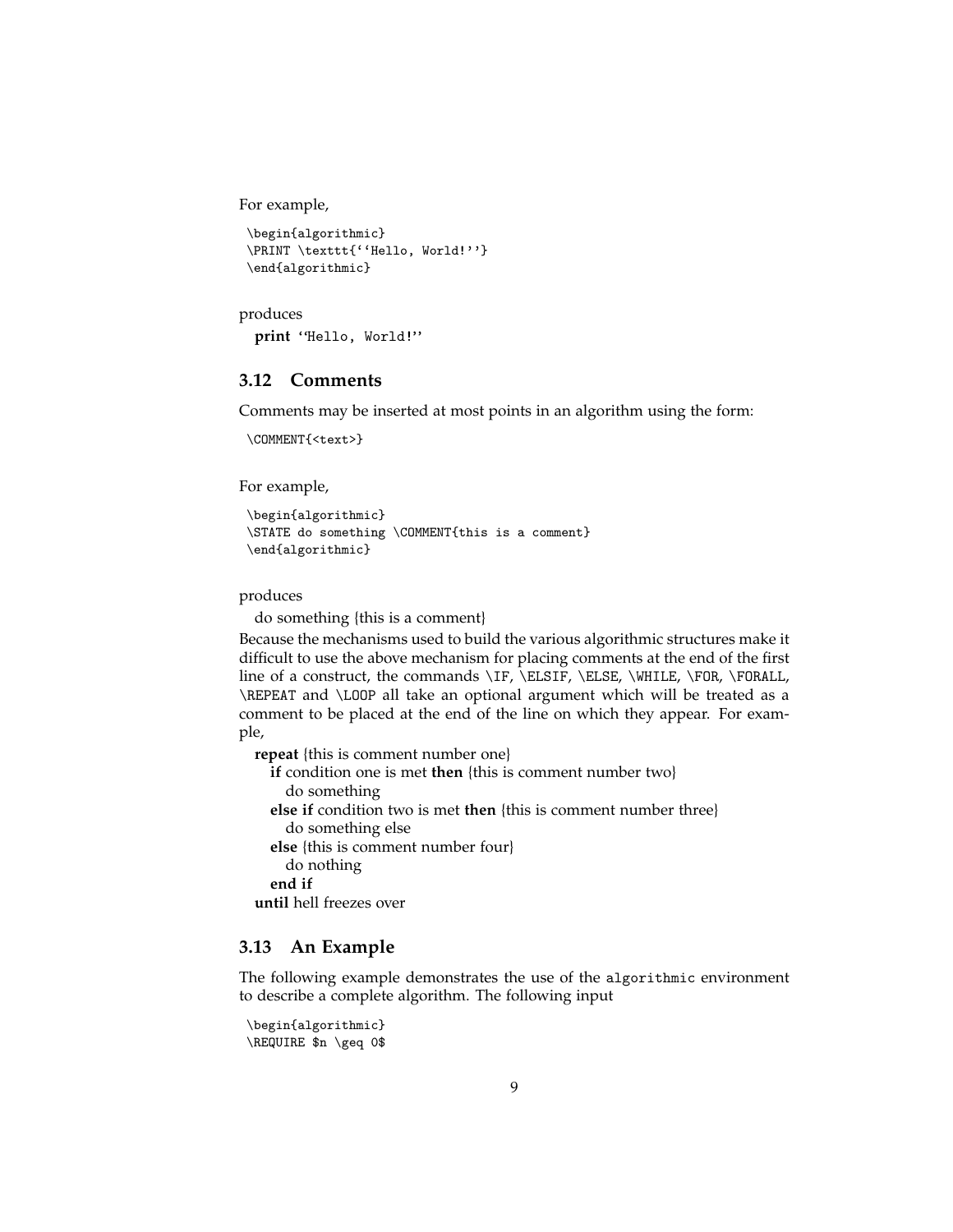```
\Epsilon \ y = x^n\STATE $y \leftarrow 1$
\STATE $X \leftarrow x$
\STATE $N \leftarrow n$
\WHILE{$N \neq 0$}
\IF{$N$ is even}
\STATE $X \leftarrow X \times X$
\STATE $N \leftarrow N / 2$
\ELSE[$N$ is odd]
\STATE $y \leftarrow y \times X$
\STATE $N \leftarrow N - 1$
\ENDIF
\ENDWHILE
\end{algorithmic}
```

```
will produce
```

```
Require: n \geq 0Ensure: y = x^ny \leftarrow 1X ← x
  N \leftarrow nwhile N \neq 0 do
     if N is even then
        X \leftarrow X \times XN \leftarrow N/2else {N is odd}
        y \leftarrow y \times XN \leftarrow N - 1end if
  end while
```
which is an algorithm for finding the value of a number taken to a non-negative power.

## <span id="page-9-0"></span>**3.14 Options and Customization**

There is a single option, noend that may be invoked when the algorithmic package is loaded. With this option invoked the *end* statements are omitted in the output. This allows space to be saved in the output document when this is an issue.

#### <span id="page-9-1"></span>**3.14.1 Changing Indentation**

In the spirit of saving vertical space (which is especially important when submitting a paper for a journal, where space is frequently limited for authors), the algorithmic environment offers, beginning with the version released in 2005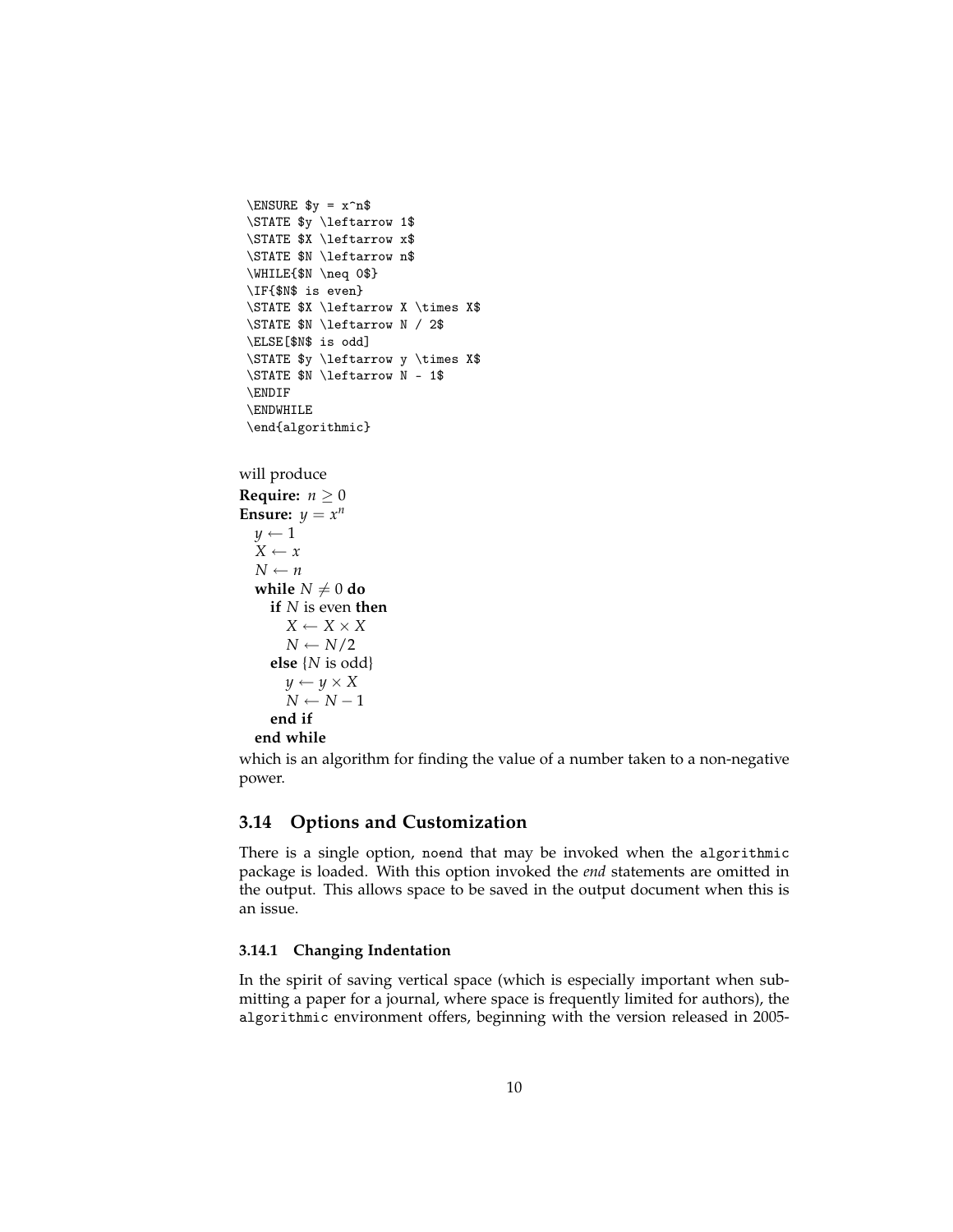05-08, a way to control the amount of indentation that is used by a given algorithm.

The amount of indentation to be used is given by the command

\algsetup{indent=lenght}

where *length* is any valid length used by T<sub>E</sub>X. The default value of the indentation used by the algorithmic environment is 1 em (for "backward compatibility reasons"), but a value of 2 em or more is recommended, depending on the publication. For example, the snippet

```
\algsetup{indent=2em}
\begin{algorithmic}[1]
  \STATE $a \leftarrow 1$
 \IF{$a$ is even}
 \PRINT ''$a$ is even''
 \ELSE
 \PRINT ''$a$ is odd''
\end{algorithmic}
```
produces

```
1: a \leftarrow 12: if a is even then
 3: print "a is even"
 4: else
 5: print "a is odd"
 6: end if
while
 \algsetup{indent=5em}
 \begin{algorithmic}[1]
   \STATE $a \leftarrow 1$
   \IF{$a$ is even}
   \PRINT ''$a$ is even''
   \ELSE
   \PRINT ''$a$ is odd''
 \end{algorithmic}
```
would produce

```
1: a \leftarrow 12: if a is even then
3: print "a is even"
4: else
5: print "a is odd"
6: end if
```
The intended use of this option is to allow the author to omit the *end* (see Section [3.14](#page-9-0) for details) statements without loosing readability, by increasing the amount of indentation to a suitable level.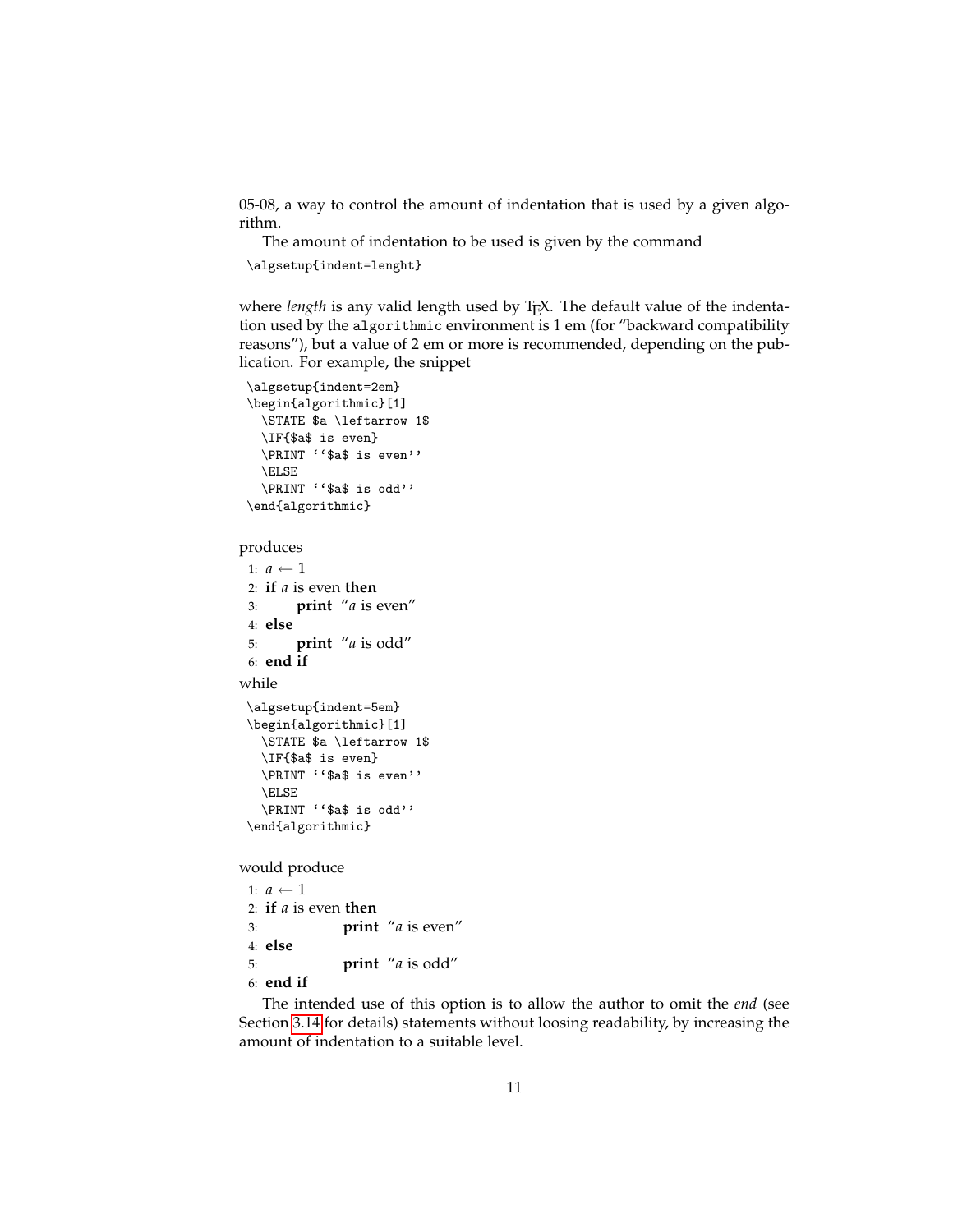#### **3.14.2 Changing Line Numbering**

As mentioned in Section [3](#page-1-1) and illustrated in Section [3.14.1,](#page-9-1) algorithms already provides you with the possibility of numbering lines.

Starting with the version released in 2005-07-05, you can now change two aspects of line numbering: the size of the line numbers (which, by default, is \footnotesize) and the delimiter used to separate the line number from the code (which, by default, is :, i.e., a colon).

You can change the size of the line numbers using the command:

\algsetup{linenosize=size}

where *size* is any of the various commands provided by LAT<sub>E</sub>X to change the size of the font to be used. Among others, useful values are \tiny, \scriptsize, \footnotesize and \small. Please see the complete list of sizes in your LATEX documentation.

As another frequently requested feature, you can change the delimiter used with the line numbers by issuing the command:

\algsetup{linenodelimiter=delimiter}

where *delimiter* is any "well-formed" string, including the empty string. With this command, you can change the colon to a period (.) by issuing the command

```
\algsetup{linenodelimiter=.}
```
or even omit the delimiter, by specifying the empty string or a space  $(\cdot)$ , whatever seems best for your document.

As an example of such commands, the code produced by

```
\algsetup{
   linenosize=\small,
   linenodelimiter=.
}
\begin{algorithmic}[1]
   \STATE $i \leftarrow 10$
   \RETURN $i$
\end{algorithmic}
```
would be something like

1.  $i$  ← 10 2. **return** *i*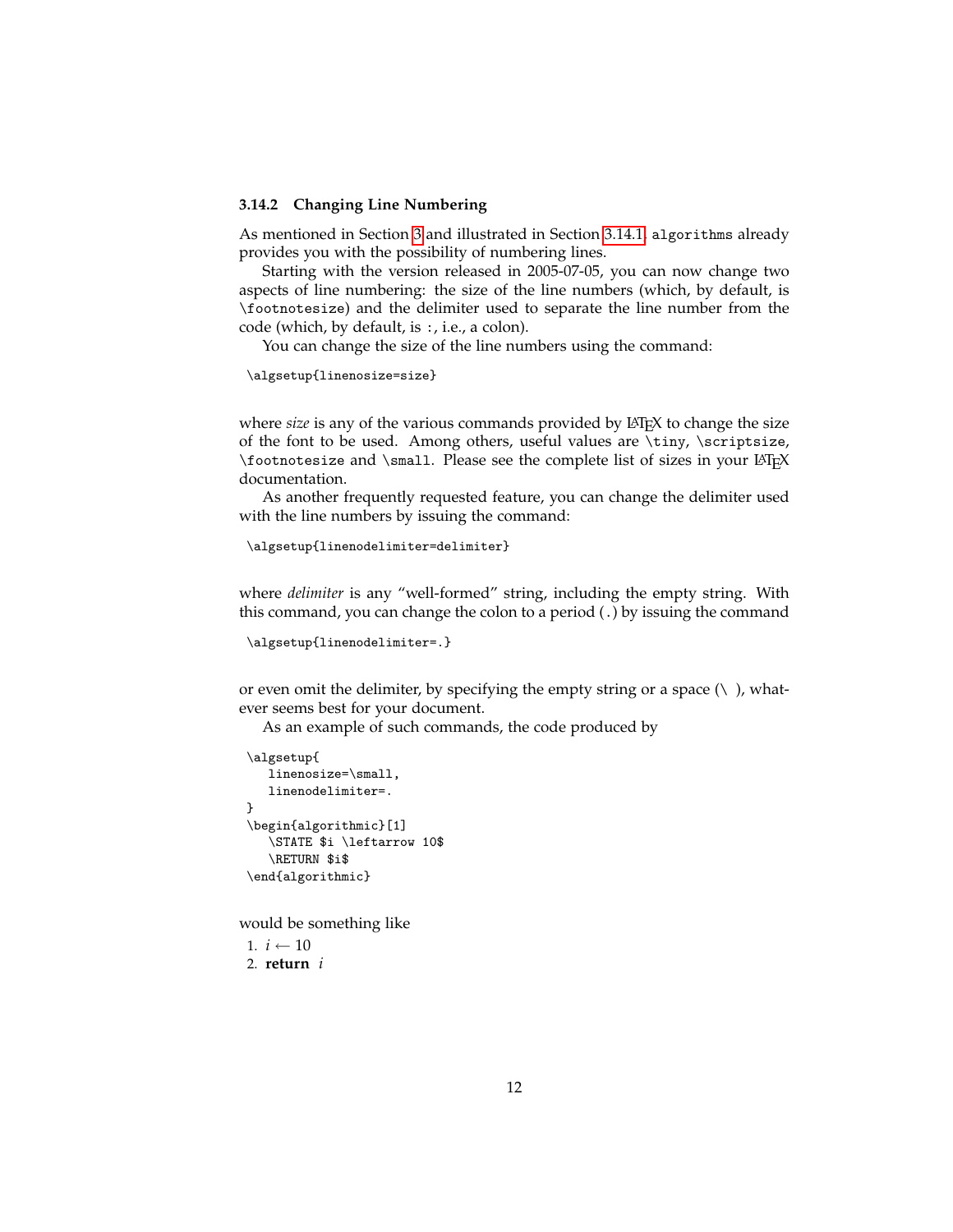#### **3.14.3 Customization**

In order to facilitate the use of this package with foreign languages, all of the words in the output are produced via redefinable macro commands. The default definitions of these macros are:

```
\newcommand{\algorithmicrequire}{\textbf{Require:}}
\newcommand{\algorithmicensure}{\textbf{Ensure:}}
\newcommand{\algorithmicend}{\textbf{end}}
\newcommand{\algorithmicif}{\textbf{if}}
\newcommand{\algorithmicthen}{\textbf{then}}
\newcommand{\algorithmicelse}{\textbf{else}}
\newcommand{\algorithmicelsif}{\algorithmicelse\ \algorithmicif}
\newcommand{\algorithmicendif}{\algorithmicend\ \algorithmicif}
\newcommand{\algorithmicfor}{\textbf{for}}
\newcommand{\algorithmicforall}{\textbf{for all}}
\newcommand{\algorithmicdo}{\textbf{do}}
\newcommand{\algorithmicendfor}{\algorithmicend\ \algorithmicfor}
\newcommand{\algorithmicwhile}{\textbf{while}}
\newcommand{\algorithmicendwhile}{\algorithmicend\ \algorithmicwhile}
\newcommand{\algorithmicloop}{\textbf{loop}}
\newcommand{\algorithmicendloop}{\algorithmicend\ \algorithmicloop}
\newcommand{\algorithmicrepeat}{\textbf{repeat}}
\newcommand{\algorithmicuntil}{\textbf{until}}
\newcommand{\algorithmicprint}{\textbf{print}}
\newcommand{\algorithmicreturn}{\textbf{return}}
\newcommand{\algorithmictrue}{\textbf{true}}
\verb+\newcommand{\val+gorithmicfalse}{\texttt{false}}
```
If you would like to change the definition of these commands to another content, then you should use, in your own document, the standard LATEX command renewcommand, with an usage like this:

```
\renewcommand{\algorithmicrequire}{\textbf{Input:}}
\renewcommand{\algorithmicensure}{\textbf{Output:}}
```
**About the Way Comments Are Formatted** The formatting of comments is implemented via a single argument command macro which may also be redefined. The default definition is

```
\newcommand{\algorithmiccomment}[1]{\{#1\}}
```
and another option that may be interesting for users familiar with C-like languages is to redefine the comments to be

```
\renewcommand{\algorithmiccomment}[1]{// #1}
```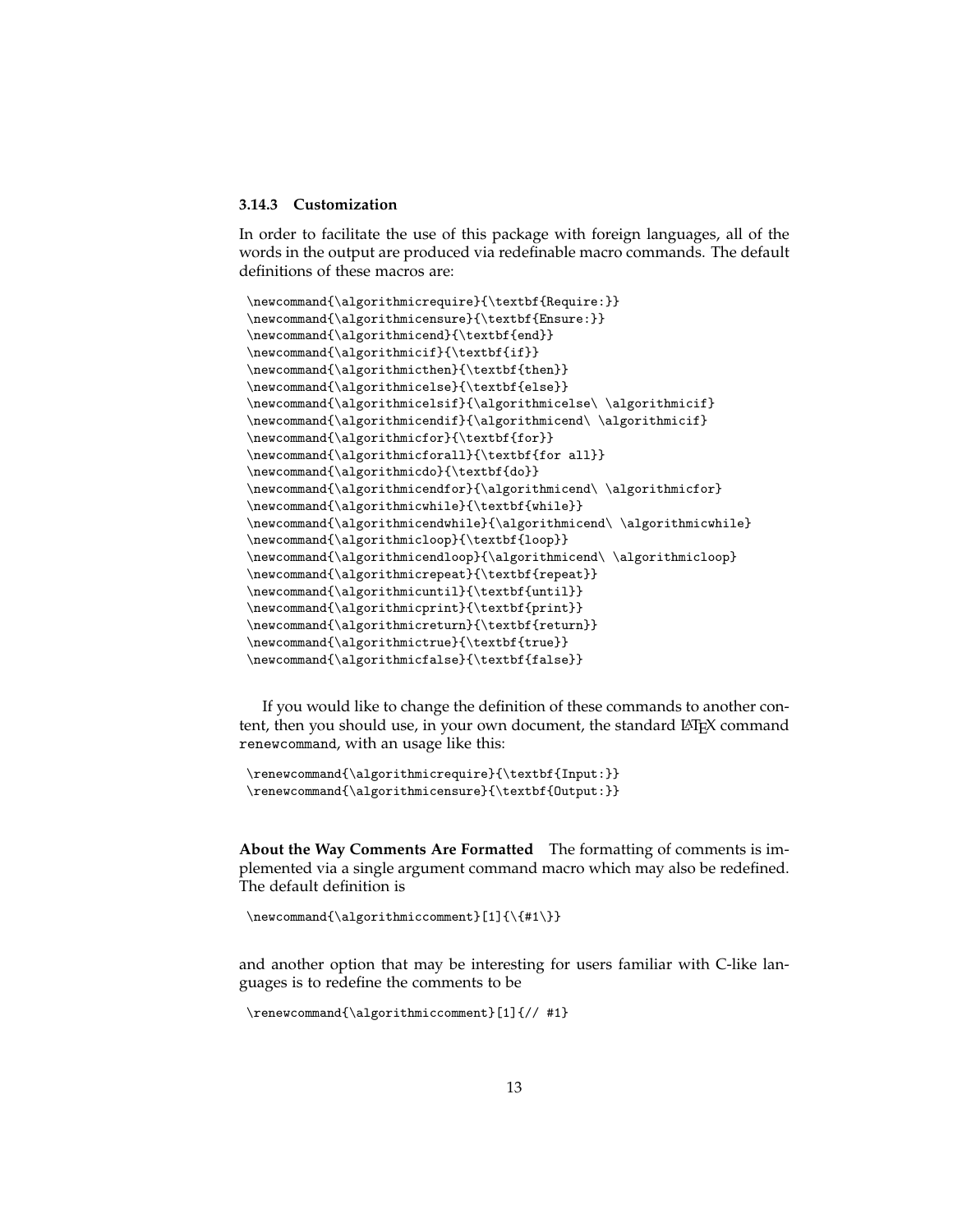Comments produced this way would be like this:

 $i \leftarrow i + 1$  // Increments *i* 

This second way to present comments may become the default in a future version of this package.

## <span id="page-13-0"></span>**4 The** algorithm **Environment**

#### <span id="page-13-1"></span>**4.1 General**

When placed within the text without being encapsulated in a floating environment algorithmic environments may be split over a page boundary, greatly detracting from their appearance.<sup>[2](#page-13-3)</sup> In addition, it is useful to have algorithms numbered for reference and for lists of algorithms to be appended to the list of contents. The algorithm environment is meant to address these concerns by providing a floating environment for algorithms.

#### <span id="page-13-2"></span>**4.2 An Example**

To illustrate the use of the algorithm environment, the following text

```
\begin{algorithm}
\caption{Calculate $y = x^n$}
\label{alg1}
\begin{algorithmic}
\REQUIRE $n \geq 0 \vee x \neq 0$
\Epsilon \ y = x^n\STATE $y \leftarrow 1$
\IF{$n < 0$}
\STATE $X \leftarrow 1 / x$
\STATE $N \leftarrow -n$
\ELSE
\STATE $X \leftarrow x$
\STATE $N \leftarrow n$
\ENDIF
\WHILE{$N \neq 0$}
\IF{$N$ is even}
\STATE $X \leftarrow X \times X$
\STATE $N \leftarrow N / 2$
\ELSE[$N$ is odd]
\STATE $y \leftarrow y \times X$
\STATE $N \leftarrow N - 1$
\ENDIF
\ENDWHILE
\end{algorithmic}
\end{algorithm}
```
<span id="page-13-3"></span><sup>&</sup>lt;sup>2</sup>This is the expected behaviour for floats in L<sup>AT</sup>EX. If you don't care about having your algorithm split between pages, then one option that you have is to ignore the algorithm environment.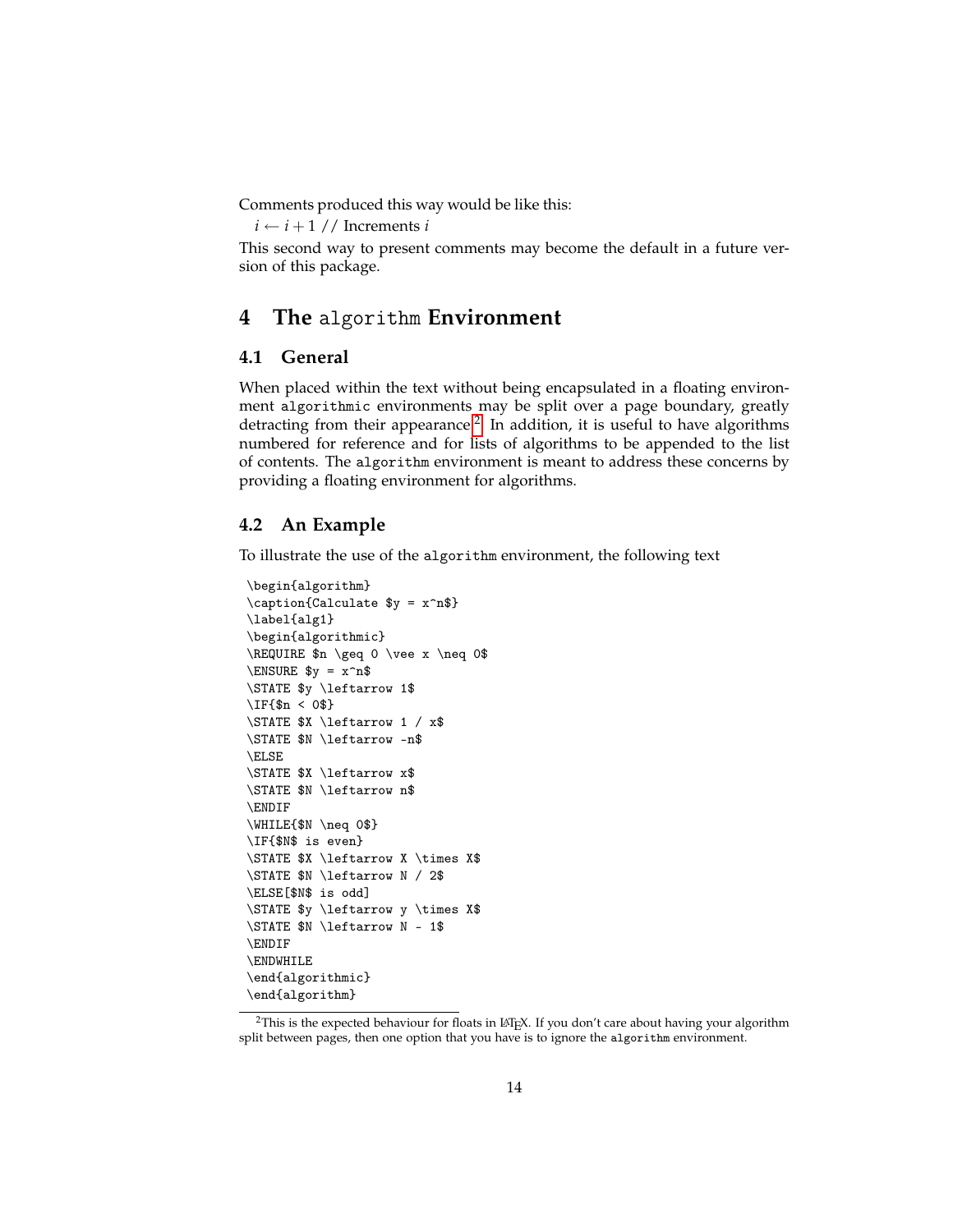produces Algorithm [1](#page-14-2) which is a slightly modified version of the earlier algorithm for determining the value of a number taken to an integer power. In this case, provided the power may be negative provided the number is not zero.

**Algorithm 1** Calculate  $y = x^n$ 

```
Require: n > 0 \vee x \neq 0Ensure: y = x^ny \leftarrow 1if n < 0 then
     X \leftarrow 1/xN \leftarrow -nelse
      X \leftarrow xN \leftarrow nend if
  while N \neq 0 do
     if N is even then
         X \leftarrow X \times XN \leftarrow N/2else // N is odd
        y \leftarrow y \times XN \leftarrow N - 1end if
  end while
```
The command \listofalgorithms may be used to produce a list of algorithms as part of the table contents as shown at the beginning of this document. An auxiliary file with a suffix of . loa is produced when this feature is used.

#### <span id="page-14-0"></span>**4.3 Options**

The appearance of the typeset algorithm may be changed by use of the options: plain, boxed or ruled during the loading of the algorithm package. The default option is ruled.

The numbering of algorithms can be influenced by providing the name of the document component within which numbering should be recommenced. The legal values for this option are: part, chapter, section, subsection, subsubsection or nothing. The default value is nothing which causes algorithms to be numbered sequentially throughout the document.

#### <span id="page-14-1"></span>**4.4 Customization**

In order to facilitate the use of this package with foreign languages, methods have been provided to facilitate the necessary modifications.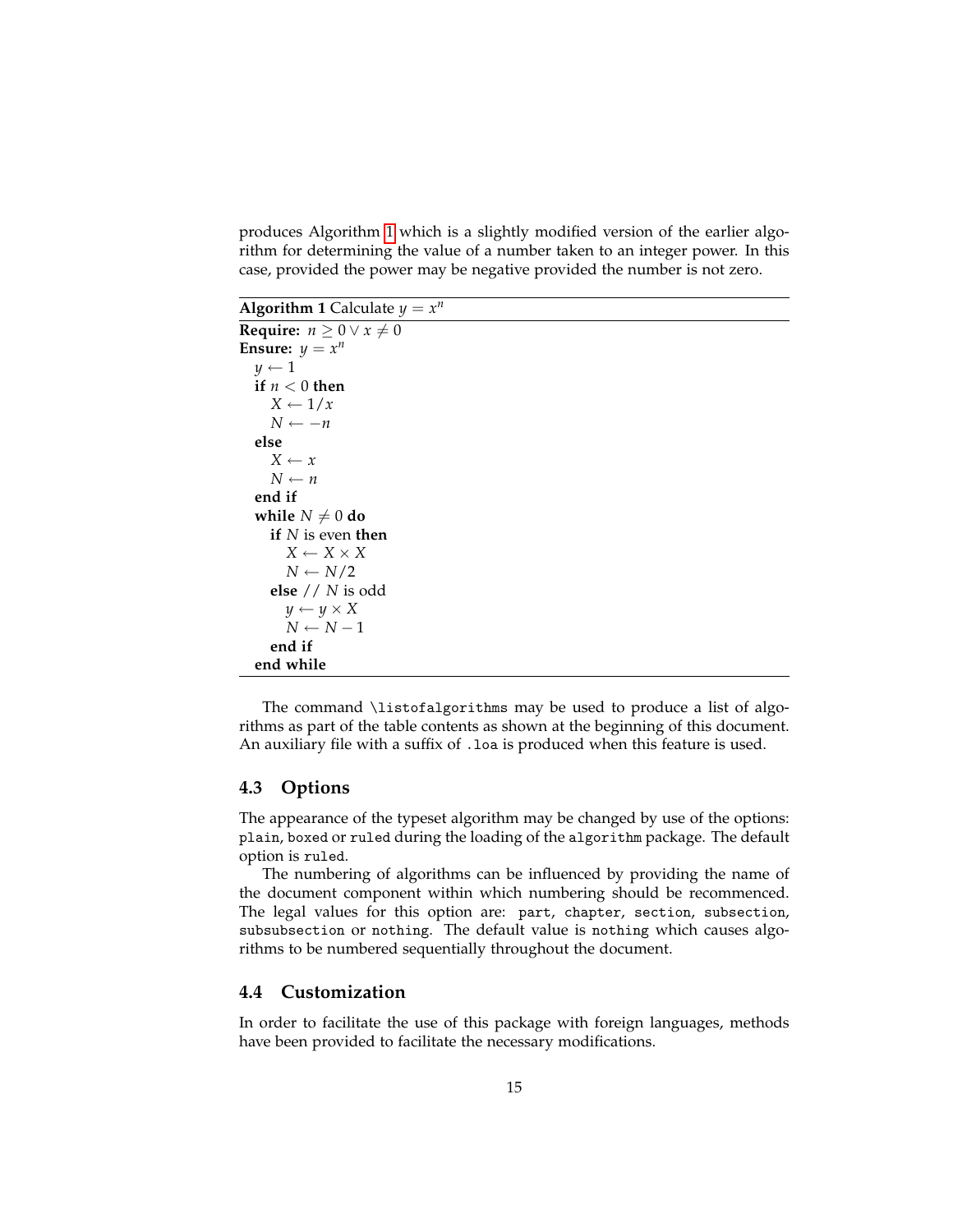The title used in the caption within algorithm environment can be set by use of the standard \floatname command which is provided as part of the float package which was used to implement this package. For example,

\floatname{algorithm}{Procedure}

would cause **Procedure** to be used instead of **Algorithm** within the caption of algorithms.

In a manner analogous to that available for the built in floating environments, the heading used for the list of algorithms may be changed by redefining the command listalgorithmname. The default definition for this command is

\newcommand{\listalgorithmname}{List of Algorithms}

#### **4.4.1 Placement of Algorithms**

One important fact that many users may not have noticed is that the algorithm environment is actually built with the float package and float, in turn, uses David Carlisle's here style option. This means that the floats generated by the algorithm environment accept a special option, namely, **[H]**, with a capital 'H', instead of the usual 'h' offered by plain LAT<sub>F</sub>X.

This option works as a stronger request of "please put the float here": instead of just a suggestion for LAT<sub>E</sub>X, it actually means "put this float HERE", which is something desired by many. The two algorithms typeset in this document use this option.

**Warning** *You* can't *use the 'H' positioning option together with the usual 'h' (for "here"), 'b' (for "bottom") etc. This is a limitation (as far as I know) of the* float.sty *package.*

## <span id="page-15-0"></span>**5 Labels and References in Algorithms**

With the release of 2005-07-05, now algorithmic accepts labels and references to specific lines of a given algorithm, so you don't have to hardcode the line numbers yourself when trying to explain what the code does in your texts. Thanks to Arnaud Legrand for the suggestion and patch for this highly missed feature.

An example of its use is shown in Algorithm [2.](#page-16-1)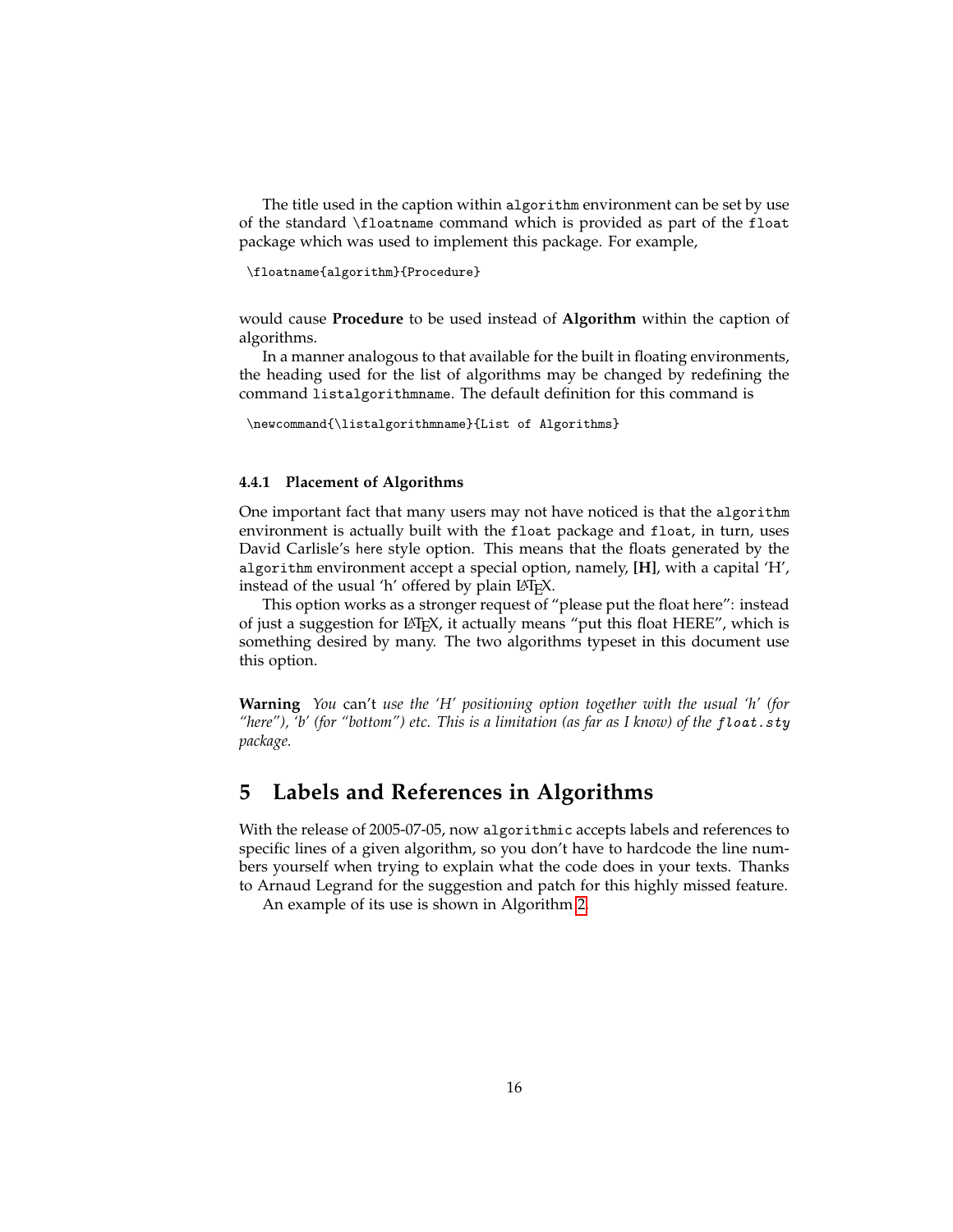**Algorithm 2** Calculate  $y = x^n$ 

```
Require: n \geq 0 \vee x \neq 0Ensure: y = x^n1: y \leftarrow 12: if n < 0 then
 3: X \leftarrow 1/x4: N ← −n
 5: else
 6: X \leftarrow x7: N \leftarrow n8: end if
 9: while N \neq 0 do
10: if N is even then
11: X \leftarrow X \times X12: N \leftarrow N/213: else
14: y \leftarrow y \times X15: N \leftarrow N-116: end if
17: end while
```
<span id="page-16-3"></span><span id="page-16-2"></span>See that, in line [10,](#page-16-2) we deal with the case of *N* being even, while, in line [13,](#page-16-3) we give treatment to the case of *N* being odd. The numbers you see on this document were generated automatically from the source document.

## <span id="page-16-0"></span>**6 Issues Between** algorithms **and** [tocbibind](http://www.ctan.org/tex-archive/help/Catalogue/entries/tocbibind.html) **or** [memoir](http://www.ctan.org/tex-archive/help/Catalogue/entries/memoir.html)

It [has been discussed](http://groups.google.com/group/comp.text.tex/browse_thread/thread/4094e0c4f4fbd83e/a80a3f4666c794f0?fwc=1) in late 2005 that algorithms may have bad interactions with the [tocbibind](http://www.ctan.org/tex-archive/help/Catalogue/entries/tocbibind.html) or the [memoir](http://www.ctan.org/tex-archive/help/Catalogue/entries/memoir.html) package (which includes tocbibind).

A workaround has been suggested for the problem. After including something like

\usepackage[nottoc]{tocbibind}

in the preamble of your document, you can put, after \begin{document}, the following snippet of code:

```
\renewcommand{\listofalgorithms}{\begingroup
  \tocfile{List of Algorithms}{loa}
\endgroup}
\makeatletter
\let\l@algorithm\l@figure
```
\makeatother

which should make the command \listofalgorithms work as expected.